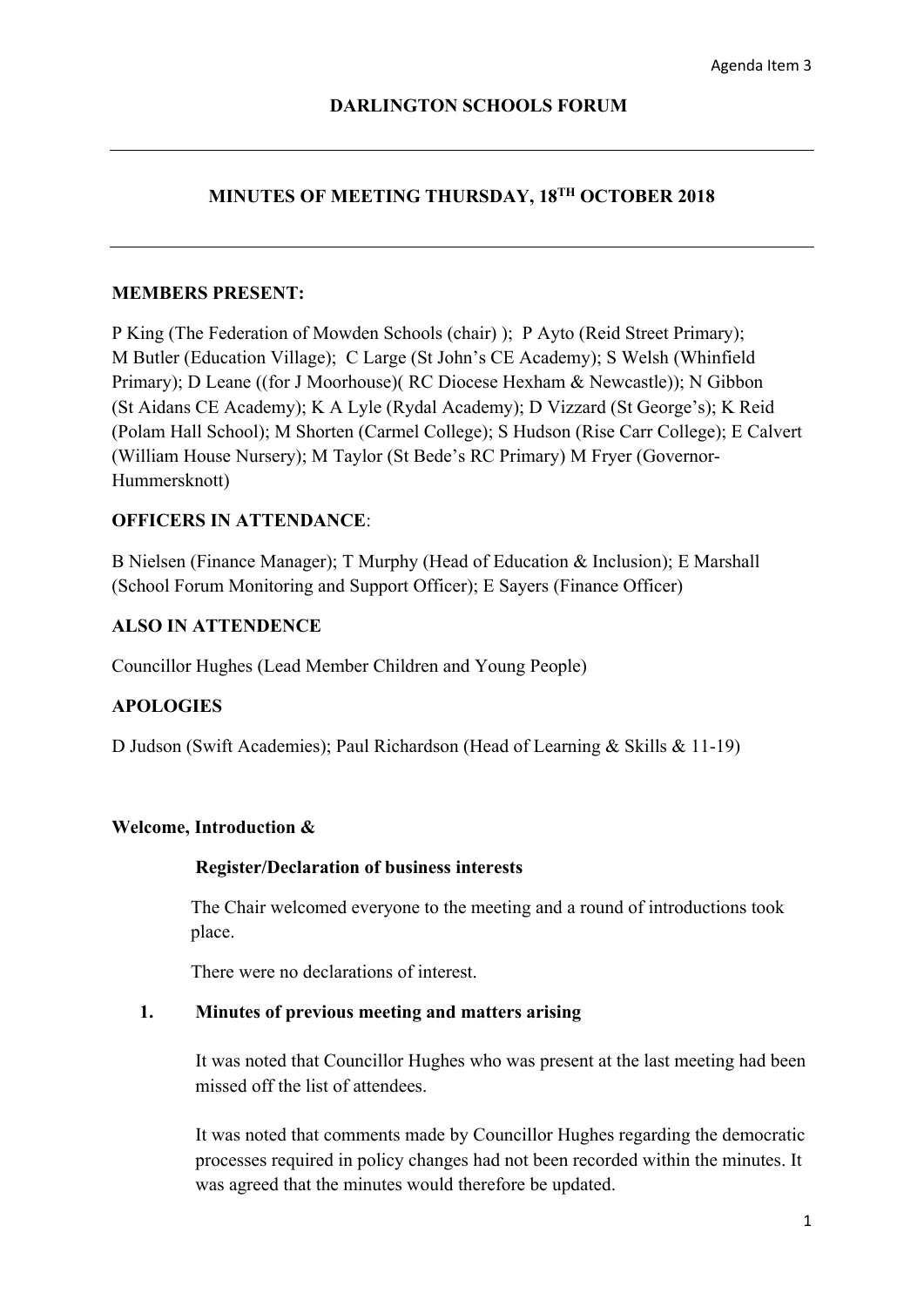The remainder of the minutes (previously circulated) for the Schools Forum meeting held 7<sup>th</sup> July 2018 were agreed as a true record.

It was pointed out that the date had changed for the lobby day (last paragraph in previous minutes) was now Friday, 16<sup>th</sup> November at 1.30pm at Durham County Cricket Club, Chester Le Street.

# **2. Budget Update 2018/19**

Forum referred to a previously circulated report.

The Finance Manager highlighted paragraphs 7, 8 and 9.

ESFA have reduced Darlington's 2017/18 early years block by £128,130 (the clawback), this has therefore been taken from the early years carry forward budget.

In line with the 2017/18 early years adjustment ESFA have updated the 2018/19 early years allocation. Darlington's allocation has decreased by £271,891 which has required adjustments to the early years budgets previously presented.

At the start of the financial year, ESFA noted that the high needs block allocations provided were provisional and that an adjustment would be made in year for "import/export" of places between local authorities. This adjustment has now been made and Darlington's high needs block has decreased by £65,819 as a result.

The figures shown in Appendix 1 show the current projected year end position, however it was highlighted that projections are based on one term and do not include census information from the autumn or spring terms and are therefore subject to change.

 It was asked how other local authorities compare with our high needs pressures? Although the detail was not available at the meeting it was noted that most other authorities in the North East also have a high needs deficit.

Forum noted the current budget position and the high needs deficit.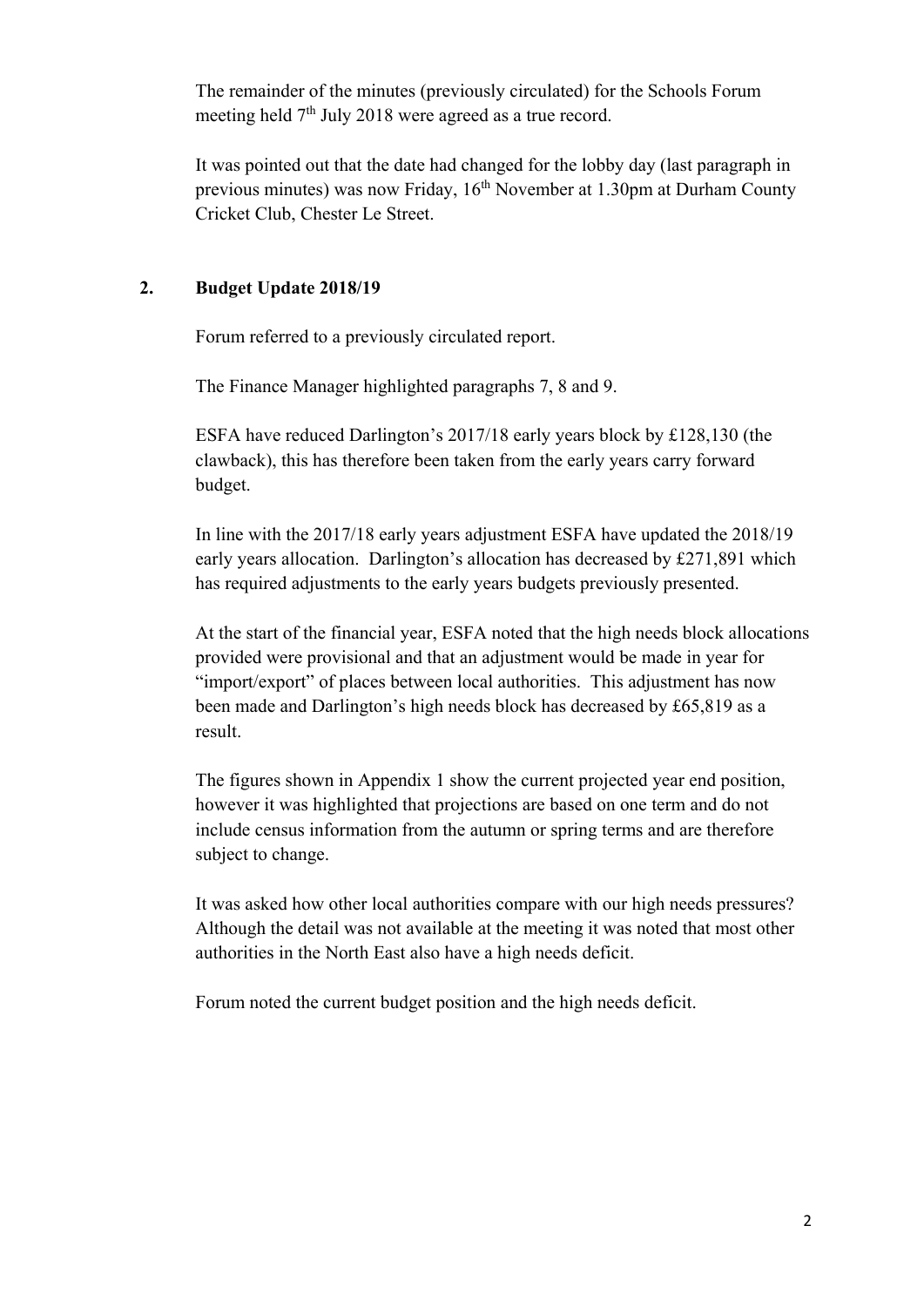# **3. High Needs Update**

Forum were provided with a paper titled "High Needs Block" to update members regarding the plans for the high needs deficit recovery plan. Following a Cabinet decision on 9th October 2018 the Authority will be consulting on a draft SEND strategy and funding arrangements. The consultation will end on the  $28<sup>th</sup>$ November 2018 and the draft strategy identifies 6 key objectives for supporting Darlington's children and young people with SEND.

- Early identification of need ensuring that the right children and young people are in the right placement with the right support.
- Building capacity in mainstream settings to enable children and young people to be educated in appropriate settings locally.
- Ensuring that children and young people are educated in their local community and have an effective preparation for adulthood and access to work and leisure opportunities.
- Increasing achievement and improving outcomes for children and young people with SEND.
- Focus on effective collaboration, co-production and communication.
- Achieving 'Best Value' (human, physical and financial resources) from all our services.

The proposals around "top up" funding are to replace the current banding system linked to the SEND needs ranges which outline a pupil need approach. The draft strategy outlines gaps in local provision and the consultation will seek views on the type of need as illustrated in the paper provided at the meeting.

The figures quoted in the paper are indicative pending the outcome of the public consultation, cabinet decision and the current funding formula consultation. The consultation will seek views via a website, public events/letters to parents and a "survey monkey" for the public to give their views along with continued working with SENCO's in schools. Cabinet will make a decision on the final proposal based on all feedback and is expected to be applied from the 2019/20 academic year.

The Forum discussed the points within the paper, the following points/comments were noted.

Forum members were reminded of the political process that we need a meaningful and fair policy to be agreed by Cabinet. With public comments to be reflected in the consultation as we do not want to be in a situation where we have to have a judicial review as this would lead to delay.

It was pointed out that the Darlington deficit position is also the case nationally, with a number of local authorities reporting high needs budget deficits.

It was agreed that changes to funding could have a negative impact on children and the education they receive. It was noted that is due to a lack of funding in the system at a government level.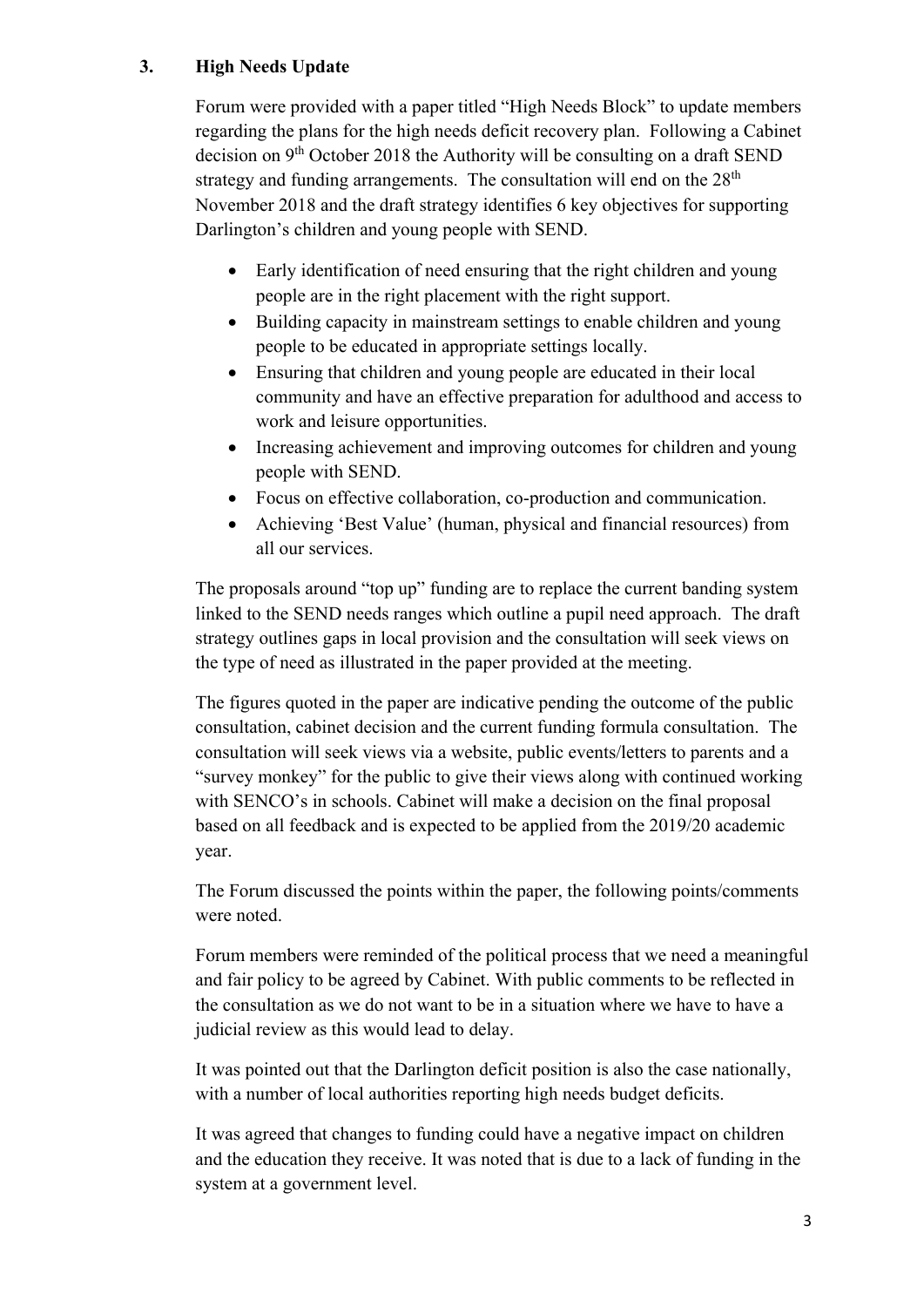The plan was well received, however the plan does not cover the recovery of all the historic deficits. It was asked how this was to be recovered and if a clear plan covering five years could be provided. It was noted that the current plan was at summary level at this stage and only covered the in-year budget pressure in 2019/20. Further work is continuing upon the plan, with the firming up of proposals, following the end of the consultation/decision making process.

It was noted that at present that it is not known over what time period previous years deficits are to be recovered. DfE are nationally requiring local authorities with deficit budgets to provide plans of how these will be addressed from 2019/20. DfE are to consult and provide clarification in the autumn on how this process will be taken forward.

Schools are concerned that top up funding will not be enough to support some children and their parents expectations. This will effect schools in that parents will challenge the school on the level of support, possibly leading to the children being taken out of mainstream schools.

The new banding ranges are to be linked to the child's needs and funded appropriately for that need.

It is important to share with parents what the funding arrangements are. In order that parents are aware of the funding in the system, to provide support to their children.

Forum noted the report.

## **4. School Funding Formula 2019/20**

Forum referred to previously circulated reports. The Finance Manager highlighted the key points for the year 2019/20 and that there will be no great change from the current year in the parameters of the funding formula for 2019/20. It was also highlighted that the DfE have also confirmed that the calculation of budget shares will remain with the Local Authority for 2020/2021.

The Finance Manager made note to the proposed changes to the funding formula papers for 2019/20 that had been circulated to all schools on 27th September. A short brief was given regarding the options and proposed option in the circulated papers.

It was noted that a further open meeting has been arranged on 22nd October for schools to ask questions and discuss the options with local authority representatives.

Papers for the additional meeting to be sent out to all schools so those that cannot attend have sight.